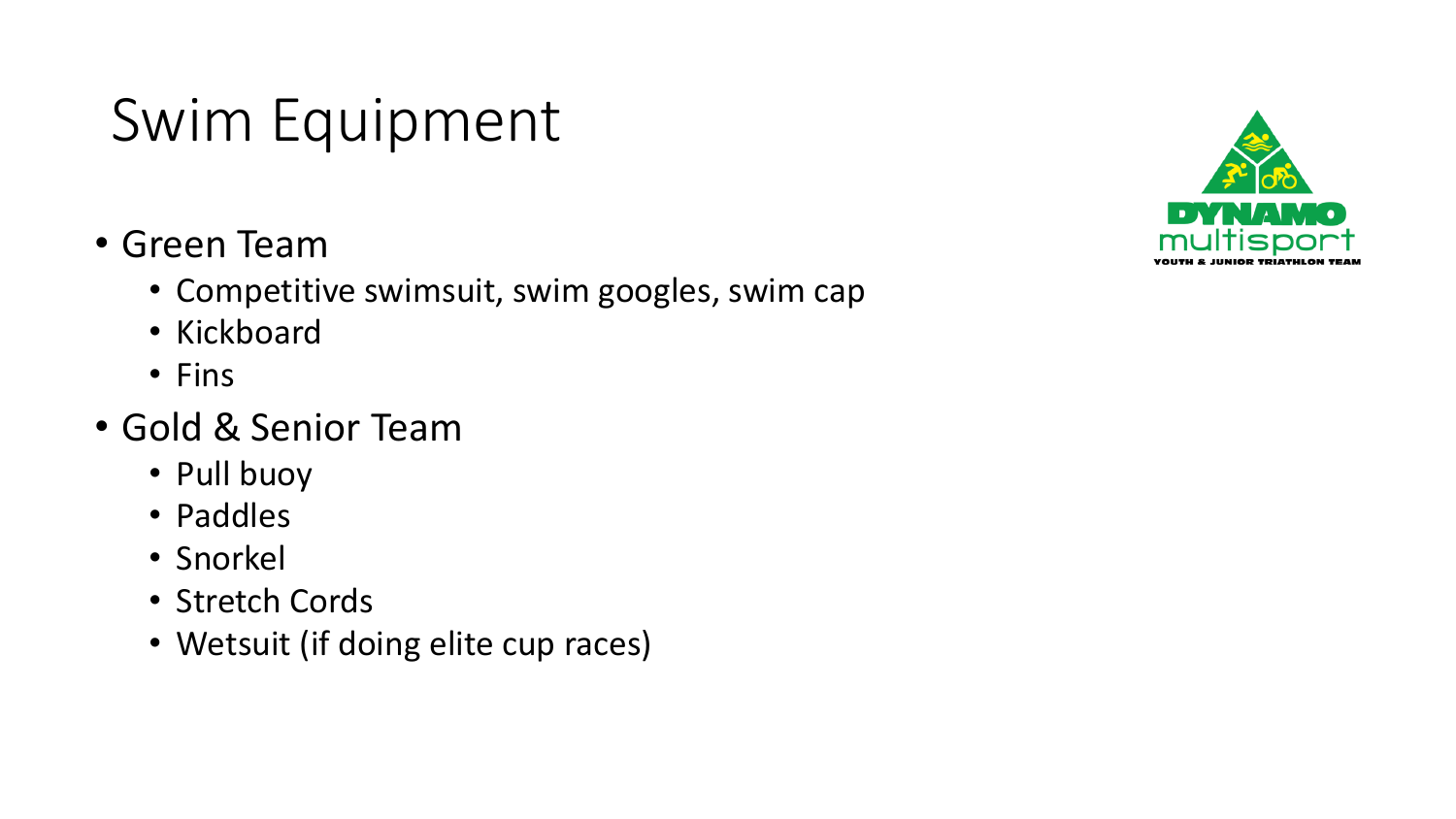## Bike Equipment

• Green Team



- Working fitted road/mountain bike. NO TT bike. Pump tires prior to every bike practice.
- Road bike helmet (with safety sticker). NO aero helmet with a tail.
- Running shoes with elastic shoestrings for flat pedals.
- Sports Sunglasses. (Safety to protect eyes)
- Bike/tri shorts or tight-fitting shorts (no loose-fitting shorts during bike practice)
- Gold & Senior Team
	- Bike tool bag carried on bike: Tubes, CO2 and tools
	- Outdoor riding on streets requires:
		- RoadID, White light on front of bike, and Red flashing light on the rear of bike.
	- Bike computer: Speed & Cadence Monitor (Optional)
	- Cycling shoes with clipless bike pedals (Optional)